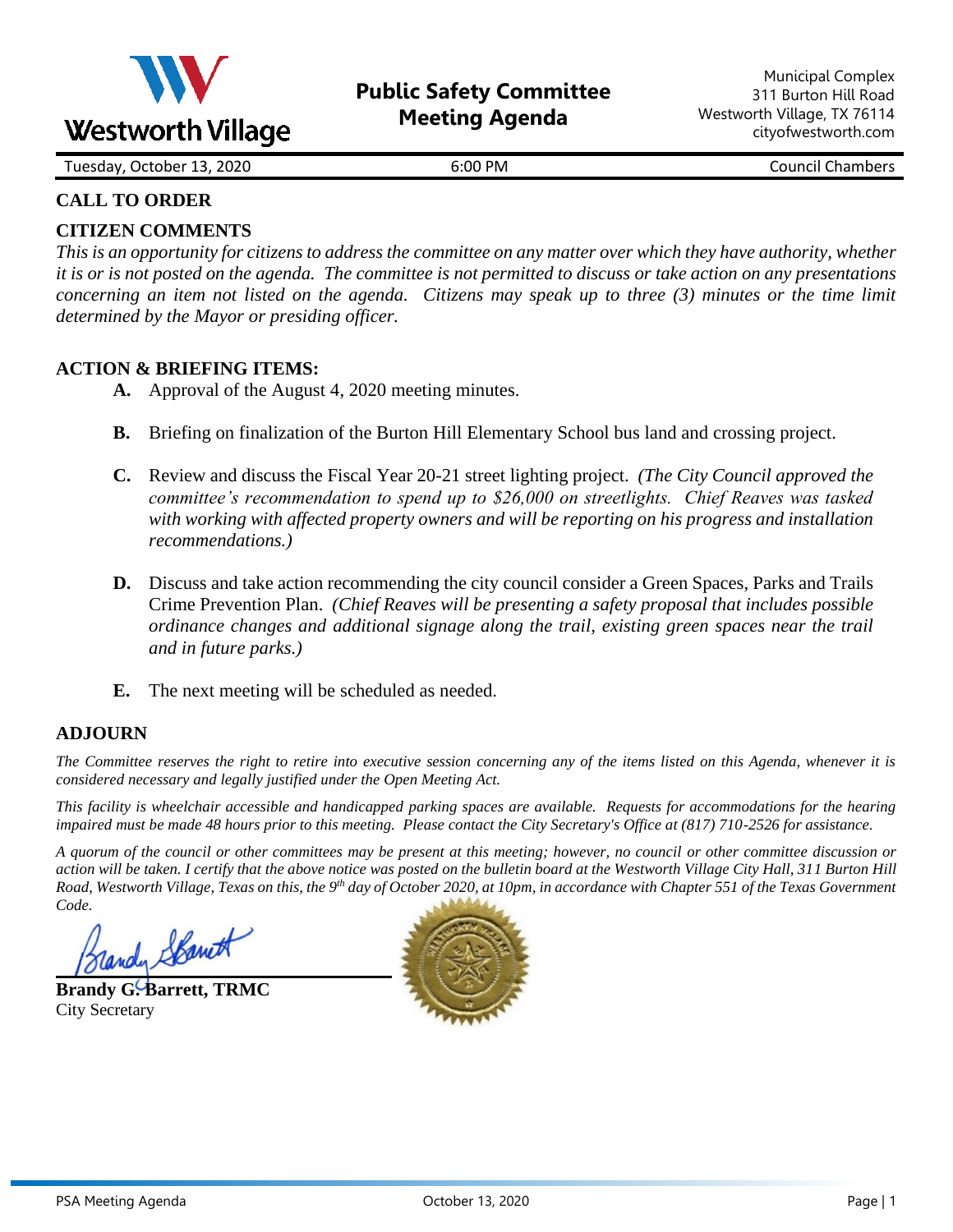

| Tuesday, August 4, 2020 |                                                                                                                    | 6:30 PM                                                               | <b>Council Chambers</b> |
|-------------------------|--------------------------------------------------------------------------------------------------------------------|-----------------------------------------------------------------------|-------------------------|
| <b>ATTENDEES:</b>       | <b>Tiffany Aller</b><br>Tony Yeager<br>Abraham Elizondo<br>J.D. Ambrose<br>L. Kelly Jones<br><b>Brandy Barrett</b> | Chair<br>Member<br>Member<br>Member<br>Mayor<br><b>City Secretary</b> |                         |
| <b>ABSENT:</b>          | Dani Briones<br>Jo Ann Rowls<br>Rosa Mendez<br><b>Kevin Reaves</b>                                                 | Member<br>Member<br>Member<br>Police Chief                            |                         |

**CALLED TO ORDER** Due to the COVID-19 pandemic, state, county and local disaster declarations, the meeting was called at 6:31pm by Tiffany Aller via a GoToMeeting teleconference. Members of the public joined electronically using the information published on the agenda.

#### **Citizen Comments:**

• There were no citizen comments.

#### **ACTION ITEMS:**

- **A.** Approval of both the minutes from the June 4, 2020 meeting minutes. **MOTION to approve the minutes from the June 4, 2020 meeting.**
	- **MADE BY:** Tony Yeager. **SECOND:** Abraham Elizondo. **DISCUSSION Motion passed vote of 4 Ayes and 0 Nays**
- **B.** Discuss and take action on the street lighting concerns identified in the citywide survey and February 4<sup>th</sup> town hall meeting.
	- Ms. Barrett presented a review of citywide survey and town hall meeting results, recommending that Chief Reaves be granted additional time to meet with citizens in the identified areas and recommend the order of installation based on public safety need. She noted that the upcoming fiscal year budget included \$26,000 for the installation of additional streetlights.

**MOTION to approve recommend council to spend up to \$26,000 to install street lights, in citizen identified locations, provided the residents in the immediate area are notified and given an opportunity for placement input, and authorizing the Chief of Police to determine the order of installation based on public safety.**

- **MADE BY:** Tony Yeager. **SECOND:** Abraham Elizondo **DISCUSSION**
- Discussion regarding how the locations were selected, the expectations of staff to work with the identified homeowners insuring they want the light installed and the ability for additional lights to be requested in the future.

**Motion passed vote of 4 Ayes and 0 Nays.**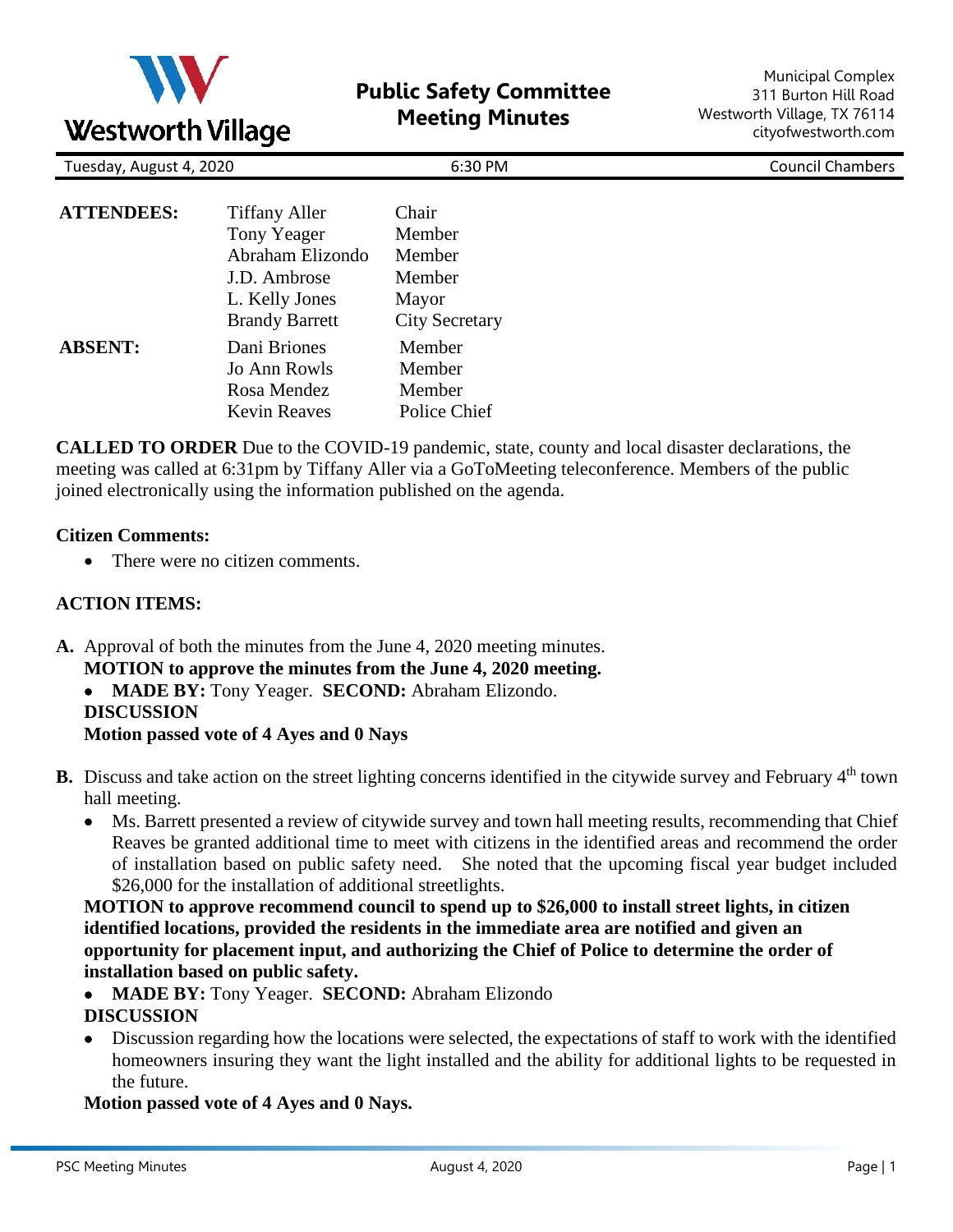- **C.** Review the status of the Burton Hill Elementary bus lane/pedestrian crossing and the citywide installation of the new 25MPH speed limit signs.
	- Discussion only, no action was taken.
- **D.** The next meeting will be scheduled as needed.

## **ADJOURNED at 7:01pm.**

# **MINUTES APPROVED on this day, the 13th day of October 2020.**

**Tiffany Aller, Chair**

**ATTESTED TO BY:**

**Brandy G. Barrett, TRMC** City Secretary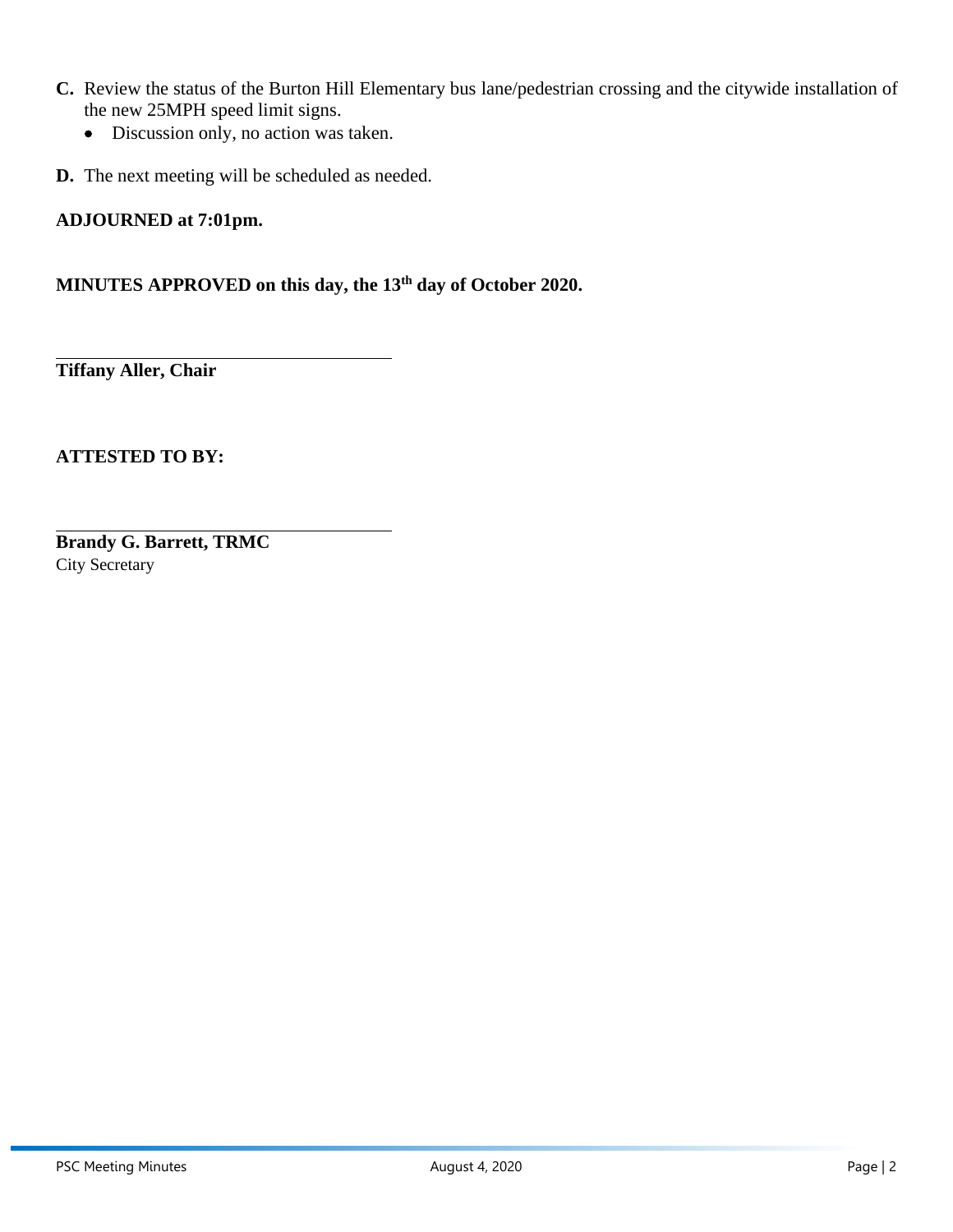

# Westworth Police Department 311 Burton Hill Road Westworth Village, Texas 76114 Phone 817-738-3675 fax 817-738-0535



DATE: 9-25-2020 TO: Mayor Jones et al: FROM: Kevin C. Reaves- Chief of Police SUBJECT: Greenway, Parks and Trails

Mayor Jones et al:

As the City Westworth Village Texas approaches the completion of construction of the Trail System in our community, there is a need to establish rules, regulations of the public areas as well as private spaces. The Police department understands the concern for the safety of the users of these public as well as private spaces as well as the need to deter vandalism and other types of crime which may arise in less traveled portions of the trail system.

Currently, most of the Westworth Village trail system is located adjacent public roadways such as Roaring Springs Road, Westworth Blvd and White Settlement Road. These areas were designed to be a shared use pathway for pedestrians as well as bicyclist. There are other section of the Westworth Village trail system which cross private property and is in more isolated areas such as the section of the trail located on Leonard Trail as well as along the Oncor easement.

The Westworth Village Trail serves as a connector between the future Bomber Spur trail and the Trinity Trail System. Since it is possible for trail users to cross several jurisdictions while enjoining the trail system, there is a need for consistent rules for trail users in all areas system.

The City has one park located at a trail head of Trinity Trail System, Airfield Falls Park which is a partnership with Trinity Regional Water District (TRWD). The park is located at Pumphrey Dr and the second is a proposed park located at the TRWD trail access point located behind the Westworth Municipal Complex at 311 Burton Hill Rd. Additionally, the City has Kastor Corner which is a public greenway/ park located at the intersection of Carb Drive and Tanny St.

Currently, the City of Westworth Village does not have established rules or ordinances to regulate the usage of a greenway, city park, trail system by citizens however; Airfield Falls Park is regulated by the TRWD rules.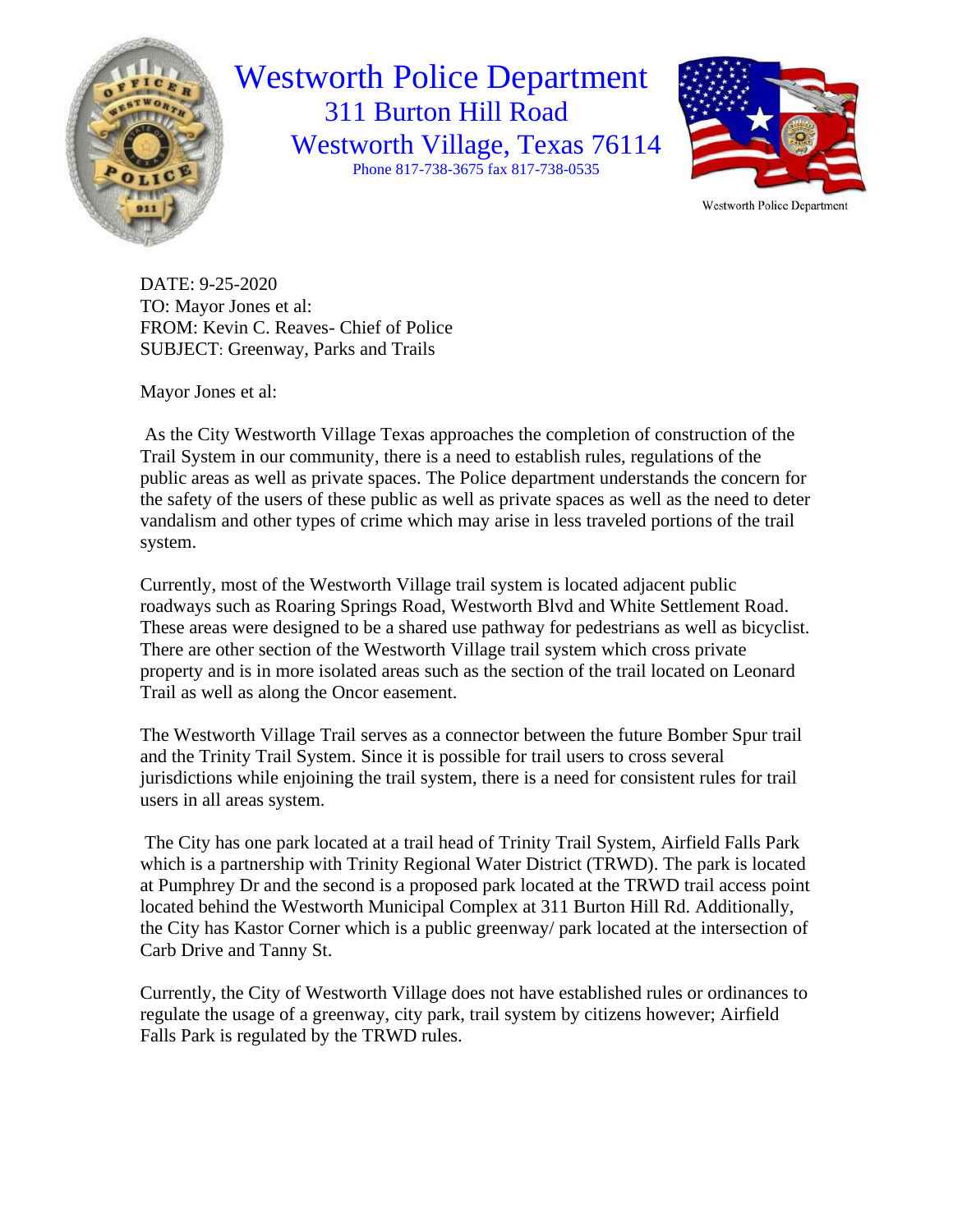## **Discussion**

Upon researching greenspaces, parks and trail systems in the DFW Metro area, there are several commonalities in the rules and regulations across the area which I have outlined below:

- Hours are 5.AM to 11.30 P.M.
- No firearms or other weapons
- Pets must be on a leash-waste must be picked up
- Prohibited operation of a motorized vehicle upon a sidewalk or trail
- Alcoholic beverages are prohibited without a permit
- No fires except in park supplied grills
- Glass containers are prohibited
- No camping or sleeping in public places
- Littering/ dumping prohibited
- Defacing public property prohibited
- No fireworks allowed

Trail systems have similar regulations as greenways and parks however, there are specific rules and etiquette for shared use trails:

- All users keep right except when passing.
- Bicyclist yield to pedestrians- give audible warning and slow down when passing.
- Bicyclist obey all traffic laws
- Pedestrians should avoid walking more than two abreast. Doing so takes up a lot of space and limits the ability of other users to pass safely. Form a single line in congested areas or when other users are trying to pass.
- Pet owners should keep dogs on leash at all times and remove pet droppings from the trail.

The City of Westworth Village needs to establish rules and regulations for greenways, parks and trails consistent with surrounding communities such as Fort Worth to ensure the safety of all users of public spaces.

Signage and markings must be placed in strategic locations to educate the public on the boundaries, uses as well as rules regarding the particular area being enjoyed. For example, parks and greenways need to have signage outlining the hours as well as restrictions of the area. Trails need to have signage which outlines the rules and etiquette specific to a shared use trail. This falls into CPTED Principle #3- Territorial Reinforcement- in this principle users are encouraged to develop a sense of territorial control while potential offenders, perceiving this control, are discouraged. Signage and markings create the territorial reinforcement.

#### *Greenways*

The portion of the trail situated behind the Fairways for example follows the Oncor easement between Sherry Lane and Fairways Drive. It is different than other areas of the shared use trail and should be classified as a greenway. A greenway is different than a city park or a shared use trail which is located along a public roadway. By designating this area as a greenway, the City can create specific restrictions and place signage outlining the activities prohibited in a greenway such as: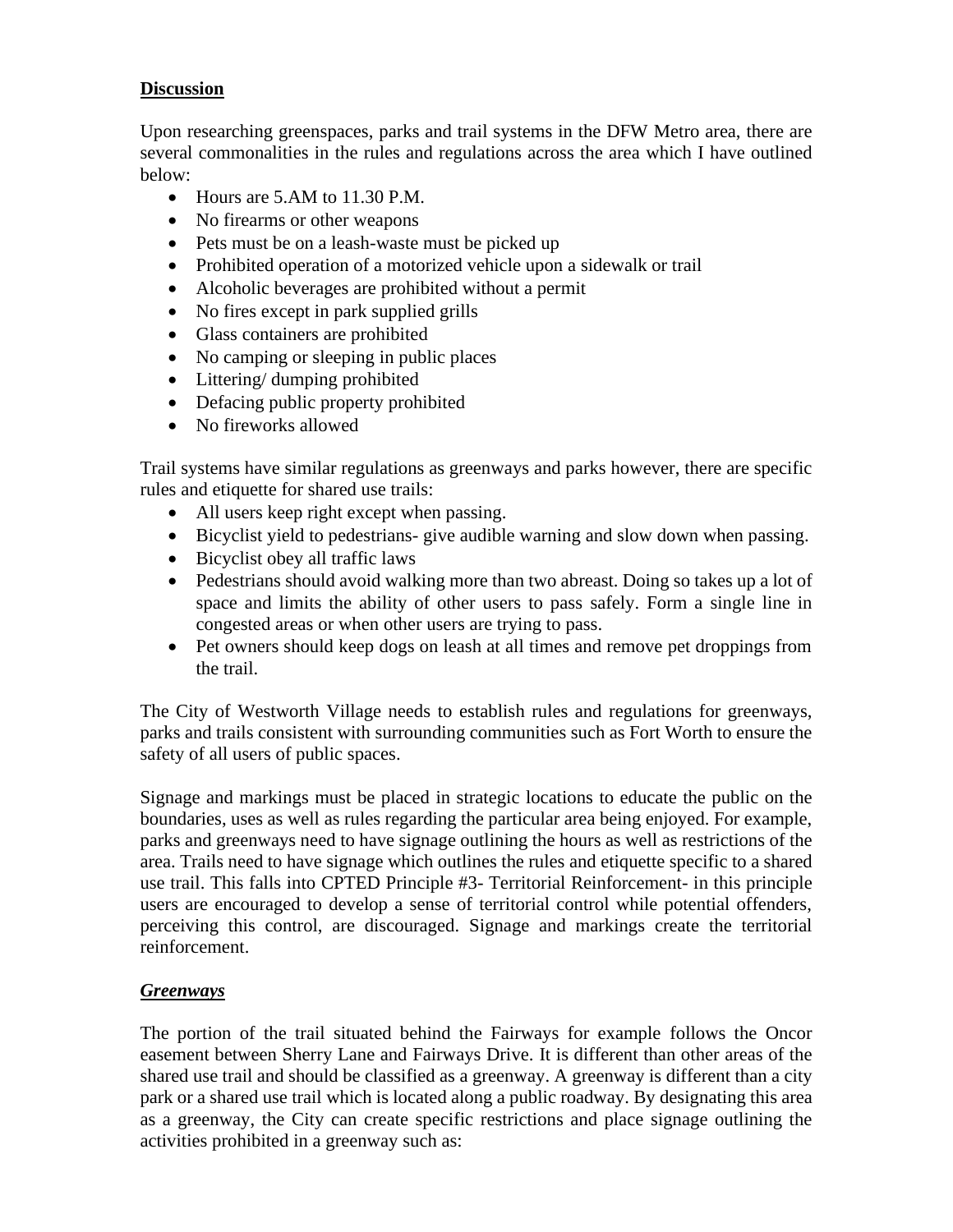- Camping
- Motorized Vehicle Access
- Fires
- Sleeping
- Hours of access

The section of trail which was built on Elm South property at Leonard Trail west of Roaring Springs Rd for example crosses private property. Signage needs to be placed at the entrance of this section of the shared use trail to define the rules specific to this portion of the trail system.

This concept falls into CPTED Principle #2 is Natural Access Control - which limits the opportunity for crime by taking steps to clearly differentiate between public space and private space. The area could be designated as a greenway since it is adjacent the Oncore easement and the rules for a greenway apply.

# *Shared use trails*

The majority of the Westworth Village Trail system is a shared use trail. This area of the trail is located adjacent public roadways and is intended for pedestrian and bicycle usage.

Like the rest of the trail system, the operation of motorized vehicles are prohibited. However, signage must be placed in various locations, such as trail heads and entrances to reinforce the prohibition of motorized vehicles as well as general rules of the shared use path.

The city cannot limit the hours of usage of the shared use trail system which is adjacent to public roadways as they can a greenway or park. These shared use trails serve as public sidewalks in several locations such as Westworth Blvd and White Settlement Road. The trails are located on public property and were built with public funds.

# *City Parks*

City parks are a vital for livable communities to have public spaces for people to enjoy outdoor activities. The City is beginning a new chapter in its history by addressing parks, trails and overall quality of life for its residents. Westworth Village's parks need to meet the needs of its citizens today and into the future.

The City has proposed two parks on the property at the municipal complex, one small park in the front of City Hall and a larger park in the back of the property which may have a pavilion of some type. These parks would have different amenities in order to meet the needs of our citizens. Kastor Corner is a public space which is proposed to become a pocket park.

Each of the three locations are unique and the uses for each space will be different. There however needs to be consistency in the rules for each park regarding the hours of operation as well as prohibited activity. These rules and regulation need to be clearly posted at the entrance of the park to educate our citizens on the do's and don'ts while enjoying the amenity.